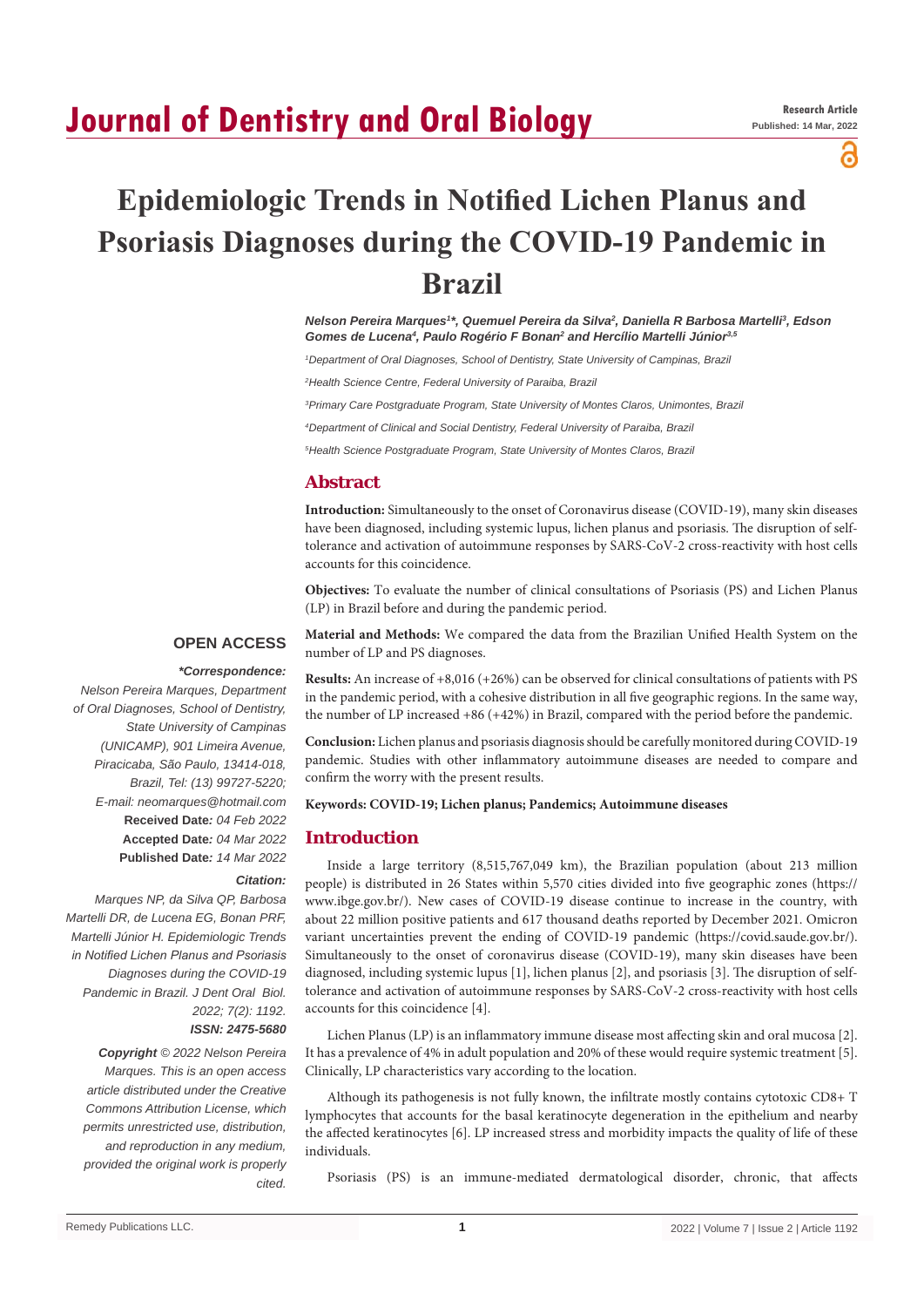approximately 125 million individuals worldwide. Your most common form of presentation is plaque psoriasis, accounting for the vast majority of cases of this condition [3]. The aforementioned form of presentation presents as scaly and erythematous spots or plaques that occur more frequently on extensor surfaces, but which can reach intertriginous areas. Your epidemiology reports an involvement without sex predilection, being more common in adults than in children. Your pathogenesis is based on a feed-forward mechanism of inflammation, mainly comprising the type 17 helper T-cell pathways (TH17). PS is caused by a combination of genetic and environmental causes, and the latter can exacerbate the disease's symptoms. There are other morphological variants of it, such as guttate, erythrodermic and pustular [7].

### **Material and Methods**

In order to access this issue further, this study aims to compare the data from the Brazilian Unified Health System (SUS) (DATASUS, http://tabnet.datasus.gov.br/cgi/tabcgi.exe?sia/cnv/qauf.def) on the number of LP and PS diagnosis in the course of the Brazilian COVID-19 pandemic.

In this report, the difference was observed in the number of PS clinical appointments in all five Brazilian geographic macro-regions before (March 2018 to May 2019) and during the pandemic period (March 2020 to May 2021), and the frequency of the LP, also during these two periods (January 2017 to June 2021).

#### **Results**

When analyzing Table 1, an increase of +8,016 (+26%) can be observed for clinical consultations of patients with PS in the pandemic period, with a cohesive distribution in all five geographic regions. The macro-region with the highest increase in consultations was the southeast, with an increase of +4,386 (+30%), but by demographic proportion, the most significant increase was in the southern region, with an increase of +33%.

During 2017 to 2019, the mean diagnosis number of new LP cases was 203 per month. In 2020, the number was 264, an increasing of approximately 30%. In 2021, the increasing was constant for the five Brazilian geographical areas and ranged from +20% (North) to +53% (Midwest). The comparison between periods showed an overall increasing of +86 (+42%) cases (Table 2).

#### **Discussion**

COVID-19 individuals exhibited autoantibodies, which are a characteristic of autoimmune disorders. Furthermore, following COVID-19 infection, some individuals have developed autoimmune illnesses such as Guillain–Barre syndrome or systemic lupus erythematosus probably due to the disruption of self-tolerance and the activation of autoimmune responses by SARS-CoV-2 host cell cross-reactivity [8]. The induction of damage by an infectious agent will be the product of the relationship between the agent's power to modulate the host's homeostatic mechanisms and response to that aggressor. Tumor necrosis factor–α, interleukin–6, and interleukin-17 are pro-inflammatory cytokines with protective functions that induce the inflammatory response, but it can cause destructive effects [9]. Knowing that both PS and LC are characterized by dysregulation in the production of cytokines, their associations and more severe alterations may become logical [6].

The emerging literature reports that the influence of COVID-19 infection on PS, as well as on LC, may be related to the higher levels of stress and anxiety reported in the Brazilian population due to the social, psychological, and economic limitations caused by the pandemic, as some diseases, such as those mentioned above, may present these factors as risk factors, corroborating their primary appearance or occurrence of recurrent crises [6]. Also, the fact that the activity of the diseases themselves, as well as the use of immunosuppressive therapies are related to greater immunosuppression and virus and bacterial infections are more likely to occur [10]. Yet, the scientific plausibility of the risk of patients with these conditions of developing a severe condition of COVID-19 is still insufficient [11,12].

Regarding drug therapies that can be applied to the treatment of these conditions, currently, the danger posed by SARS-CoV-2 infection in patients with immunosuppressive therapies is little known [13]. However, based on previous infections likelihood in individuals with chronic immunosuppressive therapy, such as Influenza A (H1N1), which was able to exacerbate psoriatic outbreaks [14,15], the importance is highlighted of a reassessment of the therapeutic approaches to these patients and opens the discussion on whether the withdrawal or control of the dose of these medications is necessary.

A recent study reports the bias that the use of immunosuppressive therapies can influence the likelihood of infectious problems and dissemination of COVID-19 [13]. Even though a slight increase in the likelihood of infections in this group is well documented [16], the European League against Rheumatism, the American College of Rheumatology and the Italian Society of Rheumatology believe that suspension without justification for use of these drugs is capable of causing crises of these types of disease that can be even more harmful than the therapy itself [15]. In this sense, prior to discontinue a chronic therapy with immunosuppressant's, it is necessary to analyze not only the infection's profile, but also the condition's inflammatory nature itself [17,18].

Also, in the context of drug therapies, we have Hydroxychloroquine (HCQ), which in the current scenario deserves some attention. It consists of a drug initially approved for the treatment of malaria, and which later had its use extended to the treatment of autoimmune diseases, including systemic lupus erythematosus [19,20]. It may

**Table 1:** Difference in the number of clinical consultations of psoriasis cases in all five Brazilian geographical regions between the pre-pandemic period (March 2018 to May 2019) and the pandemic period (March 2020 to May 2021).

| Region           | <b>State</b>                                                                              | 2018-2019 | 2020-2021 | <b>Difference</b> | %  |
|------------------|-------------------------------------------------------------------------------------------|-----------|-----------|-------------------|----|
| <b>North</b>     | Acre; Amap; Amazonas; Pará; Rondônia; Roraima; Tocantins                                  | 1.987     | 2.470     | 483               | 25 |
| <b>Northeast</b> | Alagoas; Bahia; Ceará; Maranhão; Paraíba; Pernambuco; Piauí; Rio Grande do Norte; Sergipe | 6.114     | 6.783     | 669               | 11 |
| Southeast        | Espírito Santo; Minas Gerais; Rio de Janeiro; São Paulo                                   | 14,628    | 19.014    | 4,386             | 30 |
| South            | Paraná: Rio Grande do Sul: Santa Catarina                                                 | 5.703     | 7.573     | 1.870             | 33 |
| <b>Midwest</b>   | Distrito Federal; Goiás; Mato Grosso; Mato Grosso do Sul                                  |           | 2.937     | 608               | 26 |
| Total            | Brazil                                                                                    | 30.761    | 38.777    | 8.016             | 26 |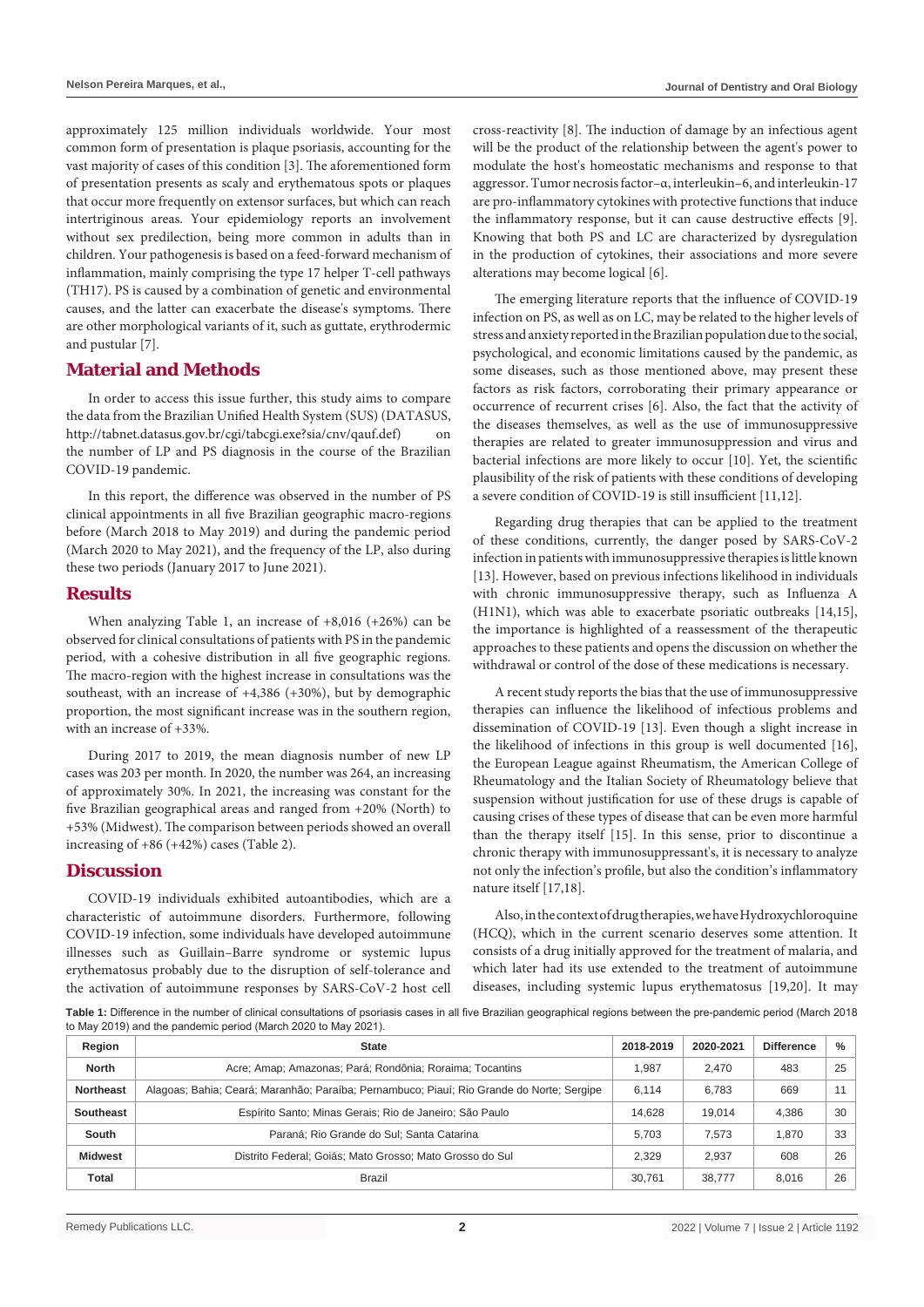| <b>Regions of Brazil</b> | <b>State</b>                                                                                    | 2017-2019 | 2020 | 2021 | Pre-pandemic versus<br>2020 (n) (%) | Pre-pandemic versus<br>2021 (n) (%) |
|--------------------------|-------------------------------------------------------------------------------------------------|-----------|------|------|-------------------------------------|-------------------------------------|
| North                    | Acre; Amapá; Amazonas; Pará; Rondônia;<br>Roraima; Tocantins                                    | 13        | 13   | 16   | 0(0)                                | $+3(20)$                            |
| Northeast                | Alagoas; Bahia; Ceará; Maranhão; Paraíba;<br>Pernambuco; Piauí; Rio Grande do Norte;<br>Sergipe | 35        | 53   | 51   | $+18(51)$                           | $+16(45)$                           |
| Southeast                | Espírito Santo; Minas Gerais; Rio de Janeiro;<br>São Paulo                                      | 96        | 122  | 139  | $+26(27)$                           | $+43(45)$                           |
| South                    | Paraná; Rio Grande do Sul; Santa Catarina                                                       | 38        | 49   | 51   | $+11(28)$                           | $+13(35)$                           |
| Midwest                  | Distrito Federal; Goiás; Mato Grosso; Mato<br>Grosso do Sul                                     | 21        | 28   | 32   | $+7(33)$                            | $+11(53)$                           |
| Total                    | <b>Brazil</b>                                                                                   | 203       | 264  | 289  | $+62(30)$                           | $+86(42)$                           |

**Table 2:** Difference between the monthly mean number of lichen planus diagnoses in the pre-pandemic period (2017-2019) with the pandemic period of 2020 and 2021.

also have potent antiviral activity, a fact that led to its investigation for COVID-19 treatment and promoted your dissemination [21]. However, HCQ efficacy and safety have not yet been observed in sufficient RCT studies [22]. The literatures have already reported adverse dermatological effects resulting from treatment with HCQ, for example, new development or aggravation of psoriatic symptoms [23].

Thus, the indiscriminate use of HCQ, which paradoxically contributes to the population's own vulnerability, the search for medication of this type and the alarming situation of self-medication [24], is important and should be discussed, especially when it comes to patients with PS and considering the scenario of the higher number of clinical consultations of these patients during the pandemic period. In 15 studies included in the literature with the follow-up of 18 patients with this condition, it was shown that 50% of them had a new diagnosis of PS and 50% had recurrence or exacerbation of this condition with a previous diagnosis [25], however, more studies should be directed to better assess this relationship.

A limitation of the present study was that we did not have knowledge about the type of LP and PS, as well as the anatomical locations of involvement. But our findings did demonstrate increased new LP and PS cases during the pandemic phase, in Brazil. These findings highlight the importance of closely comorbidity observation in individuals with primary LP and PS. LP and PS diagnosis should be carefully monitored during COVID-19 pandemic. Studies with other inflammatory autoimmune diseases are needed to compare and confirm the worry with the present results.

# **Conclusion**

Although, the present report agrees with the effectiveness of evaluating data records for analyzing specific issues in selected subpopulations. During the COVID-19 pandemic, this tool can quickly produce indications of the possibility of increasing the vulnerability of certain groups of diseases and can support the construction of management strategies in a timely manner. In addition, the use of this method is suggested in studies that aim to provide information on the hypothesis that patients who use immunosuppressive therapy are more likely to have problems with SARS-COV-2 contamination, or even of associating levels of stress to the occurrence of this condition.

# **Authors Contribution**

Nelson Pereira Marques: Conceptualization; Data Curation; Formal analysis; Investigation; Methodology; Roles/Writing original draft; Writing - review & editing. Quemuel Pereira da Silva: Formal analysis; Investigation; Methodology; Writing - review & editing. Daniella Reis Barbosa Martelli: Conceptualization; Formal analysis; Writing - review & editing. Edson Gomes de Lucena: Conceptualization; Data Curation; Formal analysis; Methodology. Paulo Rogério F. Bonan: Formal analysis; Investigation; Methodology; Roles/Writing - original draft; Writing - review & editing. Hercílio Martelli-Júnior: Conceptualization; Formal analysis; Methodology; Project administration; Supervision; Roles/Writing - original draft; Writing - review & editing.

## **References**

- 1. [Martelli Jr H, Marques NP, Marques NCT, de Lucena EG, Martelli](https://pubmed.ncbi.nlm.nih.gov/32332072/)  [DRB, Oliveira EA. Correspondence on 'Clinical course of coronavirus](https://pubmed.ncbi.nlm.nih.gov/32332072/)  [disease 2019 \(COVID-19\) in a series of 17 patients with systemic lupus](https://pubmed.ncbi.nlm.nih.gov/32332072/)  [erythematosus under long-term treatment with hydroxychloroquine'. Ann](https://pubmed.ncbi.nlm.nih.gov/32332072/)  [Rheum Dis. 2020;79\(6\):837-9.](https://pubmed.ncbi.nlm.nih.gov/32332072/)
- 2. [Burgos-Blasco P, Fernandez-Nieto D, Selda-Enriquez G, Melian-Olivera](https://pubmed.ncbi.nlm.nih.gov/33686658/)  [A, De Perosanz-Lobo D, Dominguez-Santas M, et al. COVID-19: A](https://pubmed.ncbi.nlm.nih.gov/33686658/)  [possible trigger for oral lichen planus? Int J Dermatol. 2021;60\(7\):882-3.](https://pubmed.ncbi.nlm.nih.gov/33686658/)
- 3. [Gisondi P, Facheris P, Dapavo P, Piaserico S, Conti A, Naldi L, et al. The](https://www.ncbi.nlm.nih.gov/pmc/articles/PMC7267283/)  [impact of the COVID ‐19 pandemic on patients with chronic plaque](https://www.ncbi.nlm.nih.gov/pmc/articles/PMC7267283/)  [psoriasis being treated with biological therapy: The northern Italy](https://www.ncbi.nlm.nih.gov/pmc/articles/PMC7267283/)  [experience. Br J Dermatol. 2020;183\(2\): 373-4.](https://www.ncbi.nlm.nih.gov/pmc/articles/PMC7267283/)
- 4. [Liu Y, Sawalha AH, Lu Q. COVID-19 and autoimmune diseases. Curr](https://pubmed.ncbi.nlm.nih.gov/33332890/)  [Opin Rheumatol. 2021;33\(2\):155-62.](https://pubmed.ncbi.nlm.nih.gov/33332890/)
- 5. [Le Cleach L, Chosidow O. Clinical practice. Lichen planus. N Engl J Med.](https://pubmed.ncbi.nlm.nih.gov/22356325/)  [2012;366\(8\):723-32.](https://pubmed.ncbi.nlm.nih.gov/22356325/)
- 6. [Sugerman PB, Savage NW, Walsh LJ, Zhao ZZ, Zhou XJ, Khan A, et al. The](https://pubmed.ncbi.nlm.nih.gov/20923445/)  [pathogenesis of oral lichen planus. Crit Rev Oral Biol Med. 2002;13\(4\):350-](https://pubmed.ncbi.nlm.nih.gov/20923445/) [65.](https://pubmed.ncbi.nlm.nih.gov/20923445/)
- 7. [Parisi R, Iskandar IYK, Kontopantelis E, Augustin M, Griffiths CEM,](https://www.bmj.com/content/369/bmj.m1590)  [Ashcroft DM. National, regional, and worldwide epidemiology of](https://www.bmj.com/content/369/bmj.m1590)  [psoriasis: systematic analysis and modelling study. BMJ. 2020;369:m1590.](https://www.bmj.com/content/369/bmj.m1590)
- 8. [Caso F, Costa L, Ruscitti P, Navarini L, Del Puente A, Giacomelli](https://pubmed.ncbi.nlm.nih.gov/32220633/)  [R, et al. Could SARS-Coronavirus-2 trigger autoimmune and/or](https://pubmed.ncbi.nlm.nih.gov/32220633/)  [auto inflammatory mechanisms in genetically predisposed subjects?](https://pubmed.ncbi.nlm.nih.gov/32220633/)  [Autoimmun Rev. 2020;19\(5\):102524.](https://pubmed.ncbi.nlm.nih.gov/32220633/)
- 9. [Grondman I, Pirvu A, Riza A, Ioana M, Netea MG. Biomarkers of](https://pubmed.ncbi.nlm.nih.gov/32049312/)  [inflammation and the etiology of sepsis. Biochem Soc Trans. 2020;48:1-14.](https://pubmed.ncbi.nlm.nih.gov/32049312/)
- 10. [Iorizzo M, Tosti A, Starace M, Baran R, Daniel R, Chiacchio ND, et al.](https://pubmed.ncbi.nlm.nih.gov/32112995/)  [Isolated nail lichen planus: An expert consensus on treatment of the](https://pubmed.ncbi.nlm.nih.gov/32112995/)  [classical form. J Am Academy Dermatol. 2020;83\(6\):1717-23.](https://pubmed.ncbi.nlm.nih.gov/32112995/)
- 11. [Bachiller-Corral J, Boteanu A, Garcia-Villanueva MJ, Puente C, Revenga](https://pubmed.ncbi.nlm.nih.gov/33722949/)  [M, DiazMiguel MC, et al. Risk of severe coronavirus infection \(COVID-19\)](https://pubmed.ncbi.nlm.nih.gov/33722949/)  [in patients with inflammatory rheumatic diseases. J Rheumatol.](https://pubmed.ncbi.nlm.nih.gov/33722949/)  [2021;48\(7\):1098-1102.](https://pubmed.ncbi.nlm.nih.gov/33722949/)